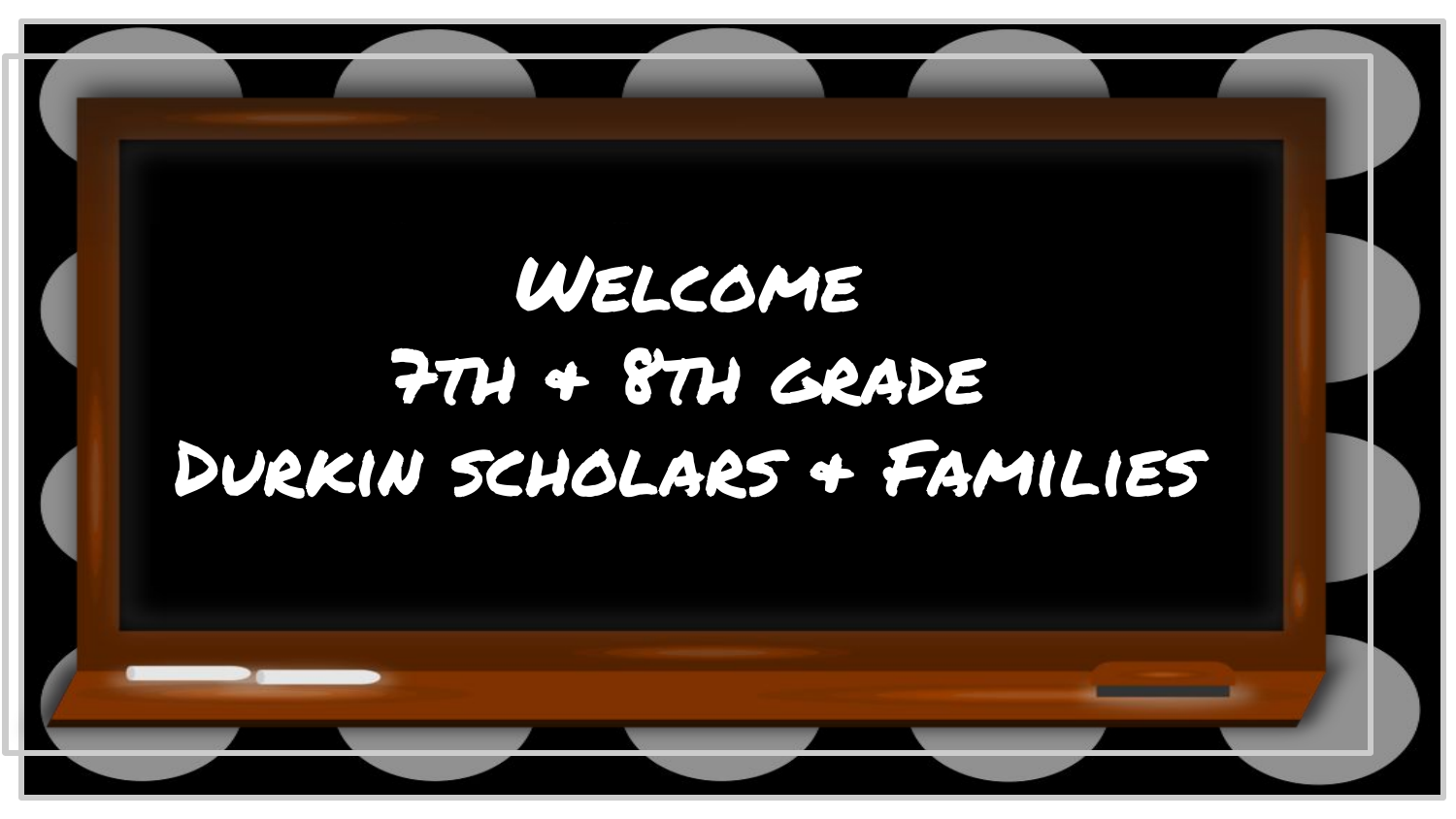## 7th grade teachers…...

Ms. Mary Sauerwein

*Math Homeroom 115*

mcsauerwein@cps.edu

Mrs. Esquibel Sansone

*Science*

Ms. D. Birmingham

Hello!!

*Reading & Writing Homeroom 110*

Mrs. Zdano-Smith

 $\mathcal{H}$ 

*LBS1 Specialist 7th/ 8th Grade Room: 101 azdano@cps.edu*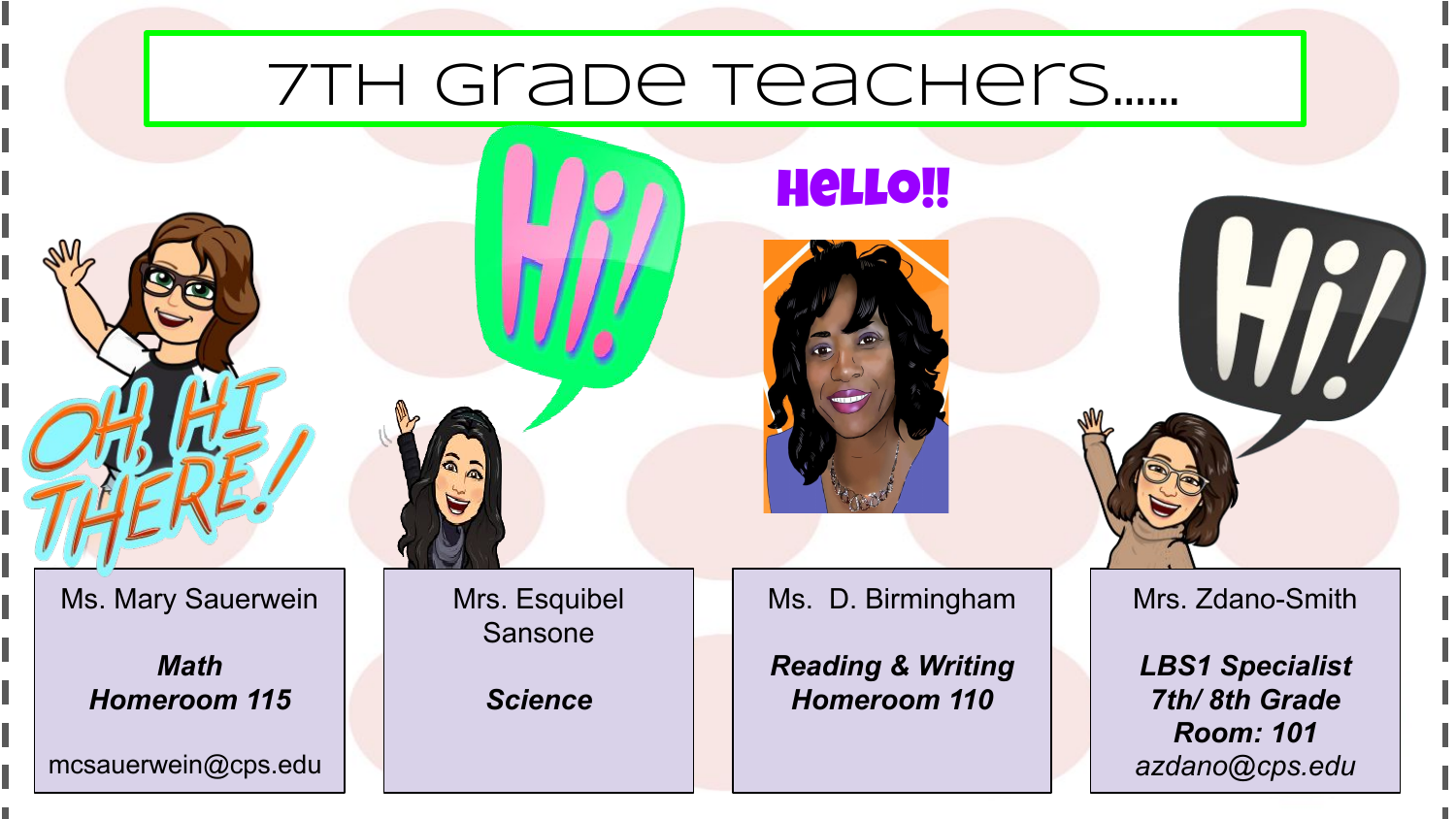## 8th grade teachers…...

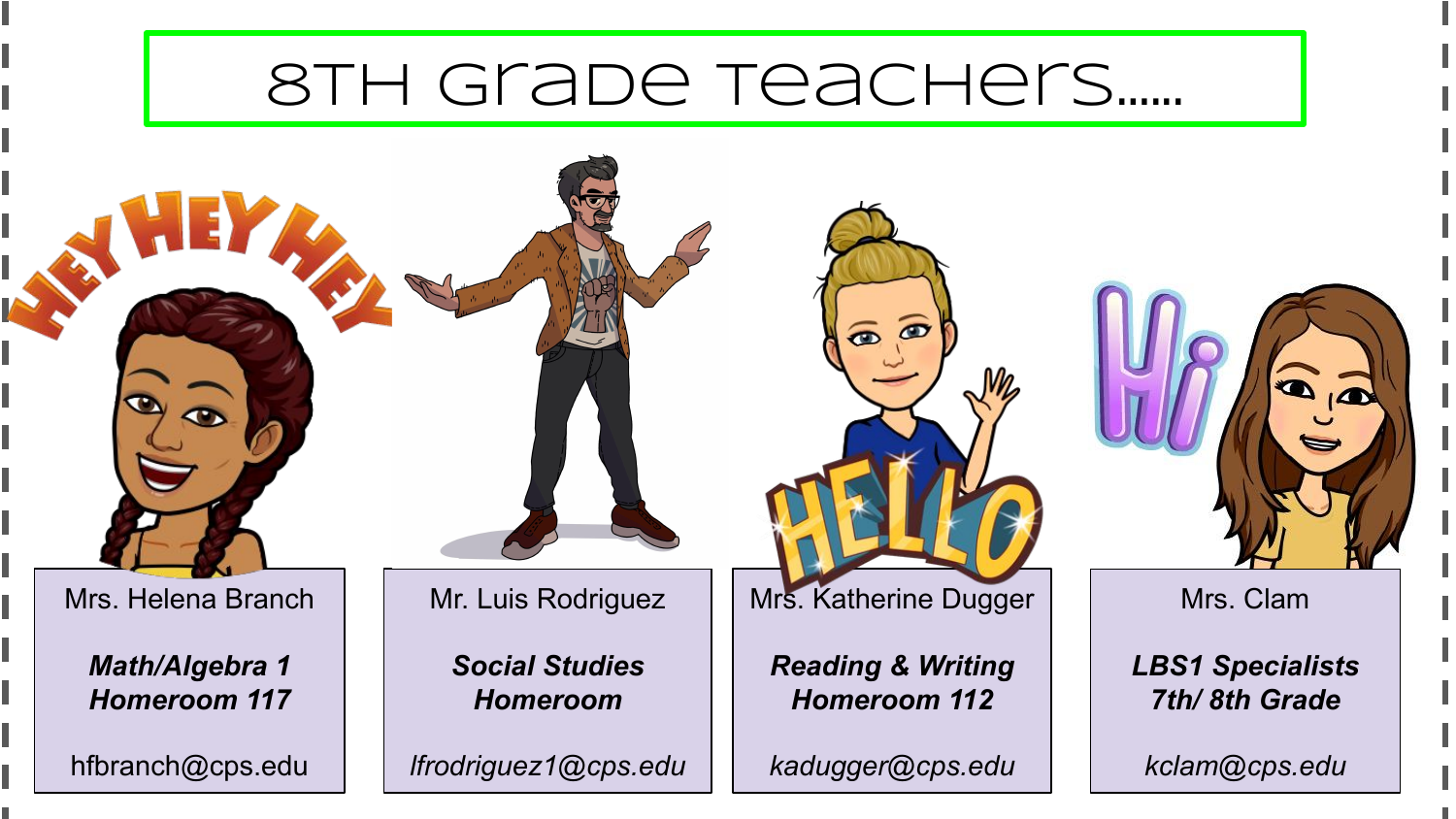## Upper Cluster Support

### teachers…...



Mrs. Reynolds

 *Counselor CMReynolds@cps.edu*



Mr. Martinez

*Teacher Assistant jgmartinez22@cps.edu*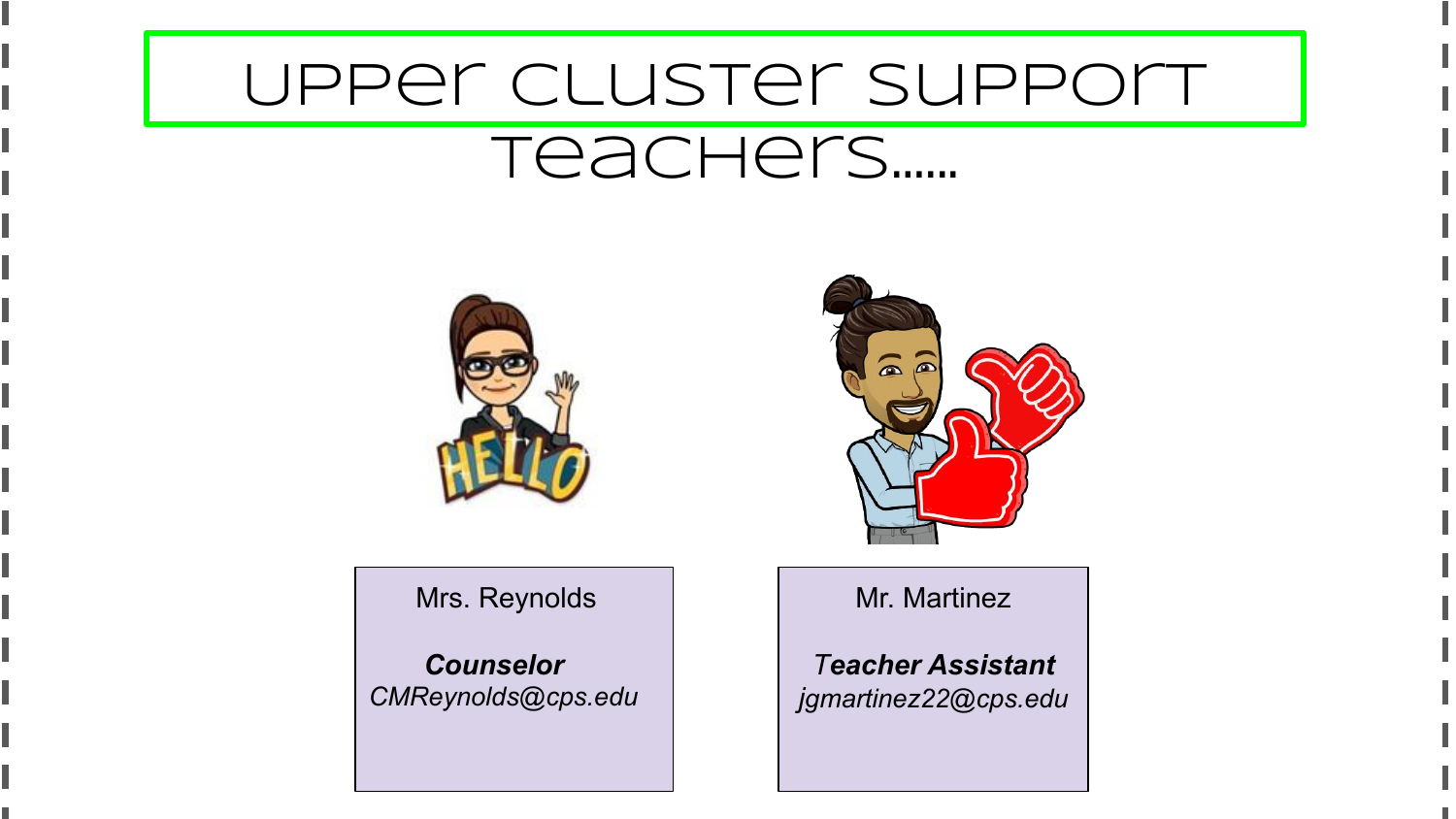## Social Emotional Learning

Social Emotional Learning is one of our top priorities. We will be spending the first week to address the Social Emotional needs of all our Scholars in order to build supportive relationships and create a welcoming learning environment. We will continue to reinforce and incorporate mindfulness activities daily, such as Calm Classroom, Morning Meetings, Gratitude Breath and Mirror Magic. We understand success comes from both academic skills and social and emotional skills.

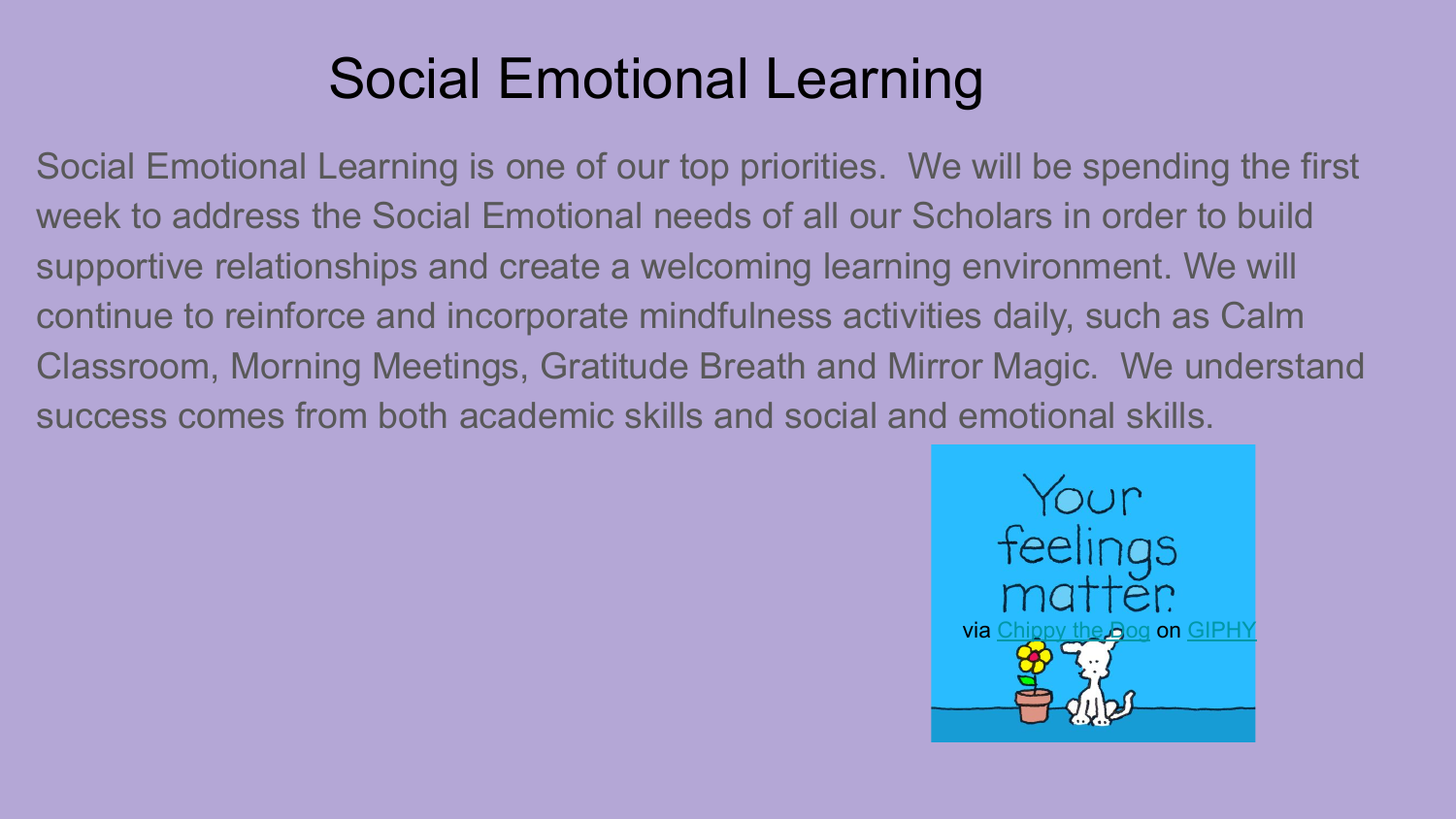## Curriculum and Instruction

Scholars will be instructed at grade level in all subject areas. Teachers will use strategies to address any learning loss while providing grade level content.

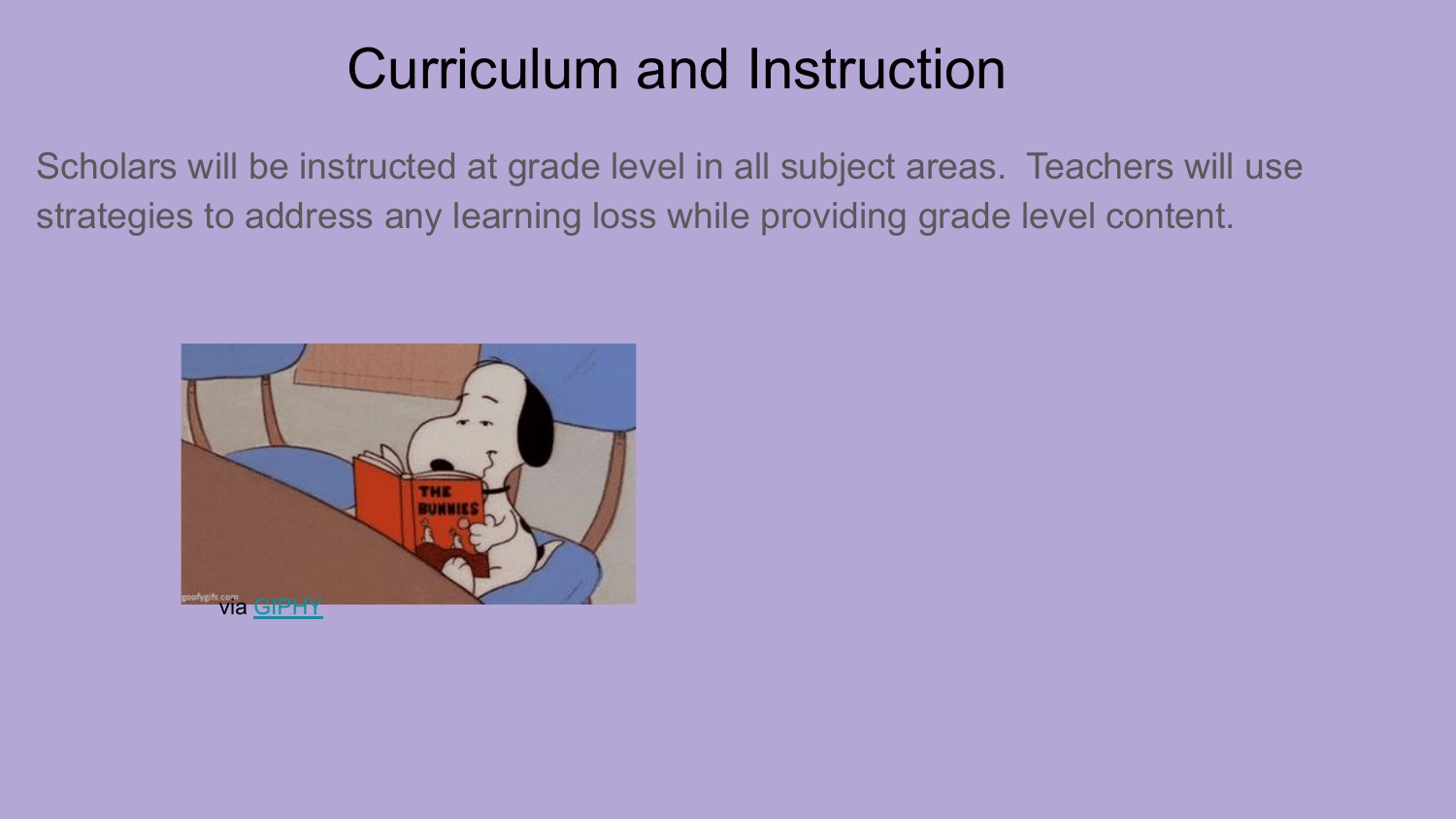## **Grading**

According to Illinois State Board of Education and Chicago Public Schools, we will return to the normal grading system during remote learning this school year. Grading will be fair and based on student knowledge and mastery. Scholars must complete assignments and participate to accurately be graded and assessed.

| <b>Grading Scale</b>     |                                    | <b>Categories</b>                    |
|--------------------------|------------------------------------|--------------------------------------|
| 90-100<br>80-89<br>70-79 | $\mathsf{A}$<br>B<br>$\mathcal{C}$ | $50\%$ - Class<br><b>Assignments</b> |
| 60-69                    |                                    | 50% - Assessments                    |
| 59 and<br><b>Below</b>   |                                    |                                      |

# **BACK TO SCHOOL** via <mark>GIPHY</mark>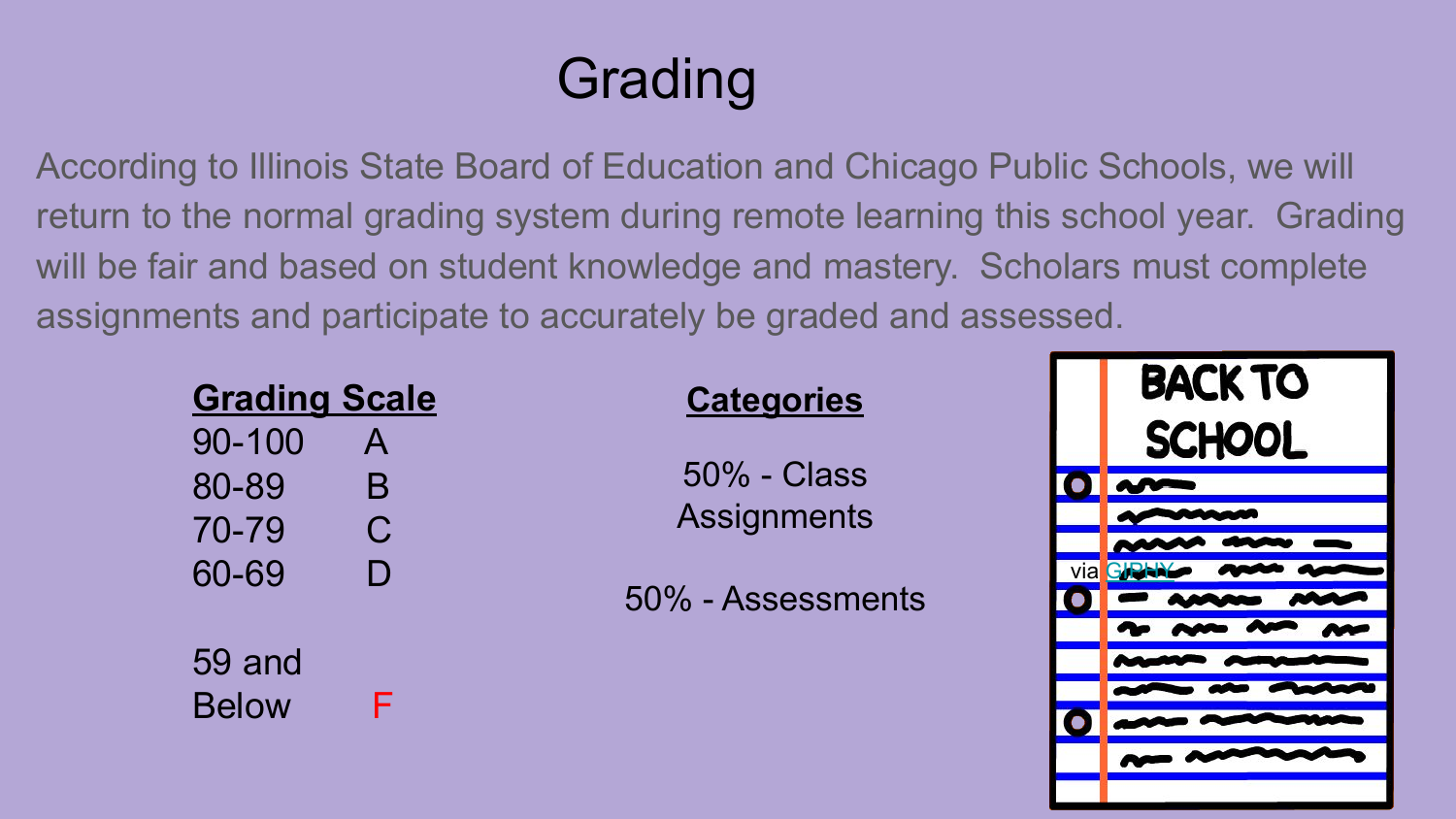## Attendance

According to CPS policy, scholars are required to log in daily for attendance. We will take attendance at the beginning of the day and end of the day during Homeroom. Teachers will also take attendance during each class daily to ensure scholars are actively engaged in remote learning for the duration of the school day. Attendance and punctuality are very important to the learning process. Requirements for when a scholar will be marked tardy, present or for half day attendance will remain comparable to a normal school day.

Please note participation in remote learning is **NOT OPTIONAL.**

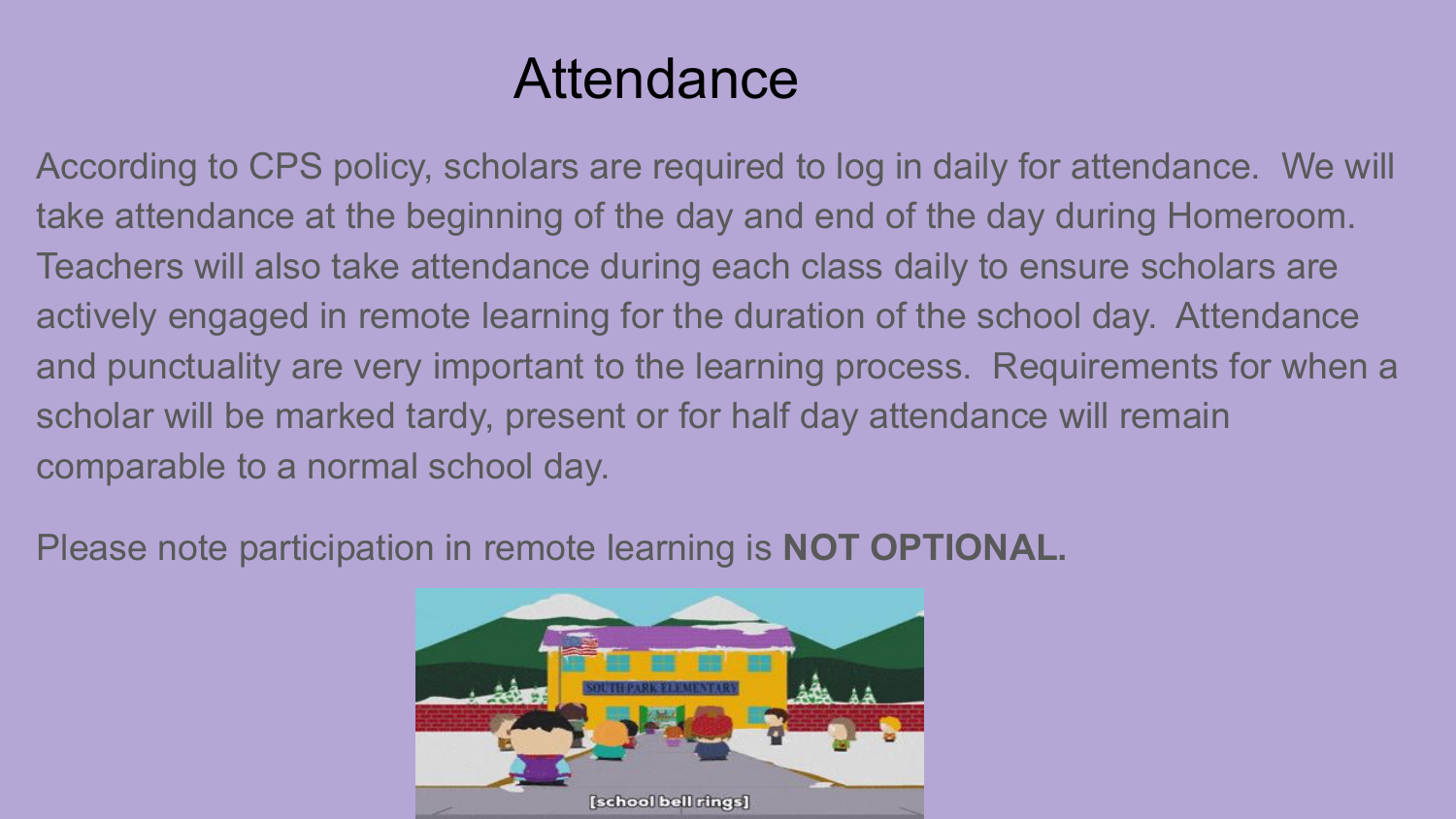#### **High School Application Process**

- **● The Application window will open on October 13, 2021.**
- **● The Application deadline is December 15, 2021.**
- **● New GoCPS Website & New Profile Pages (Admissions Tab)**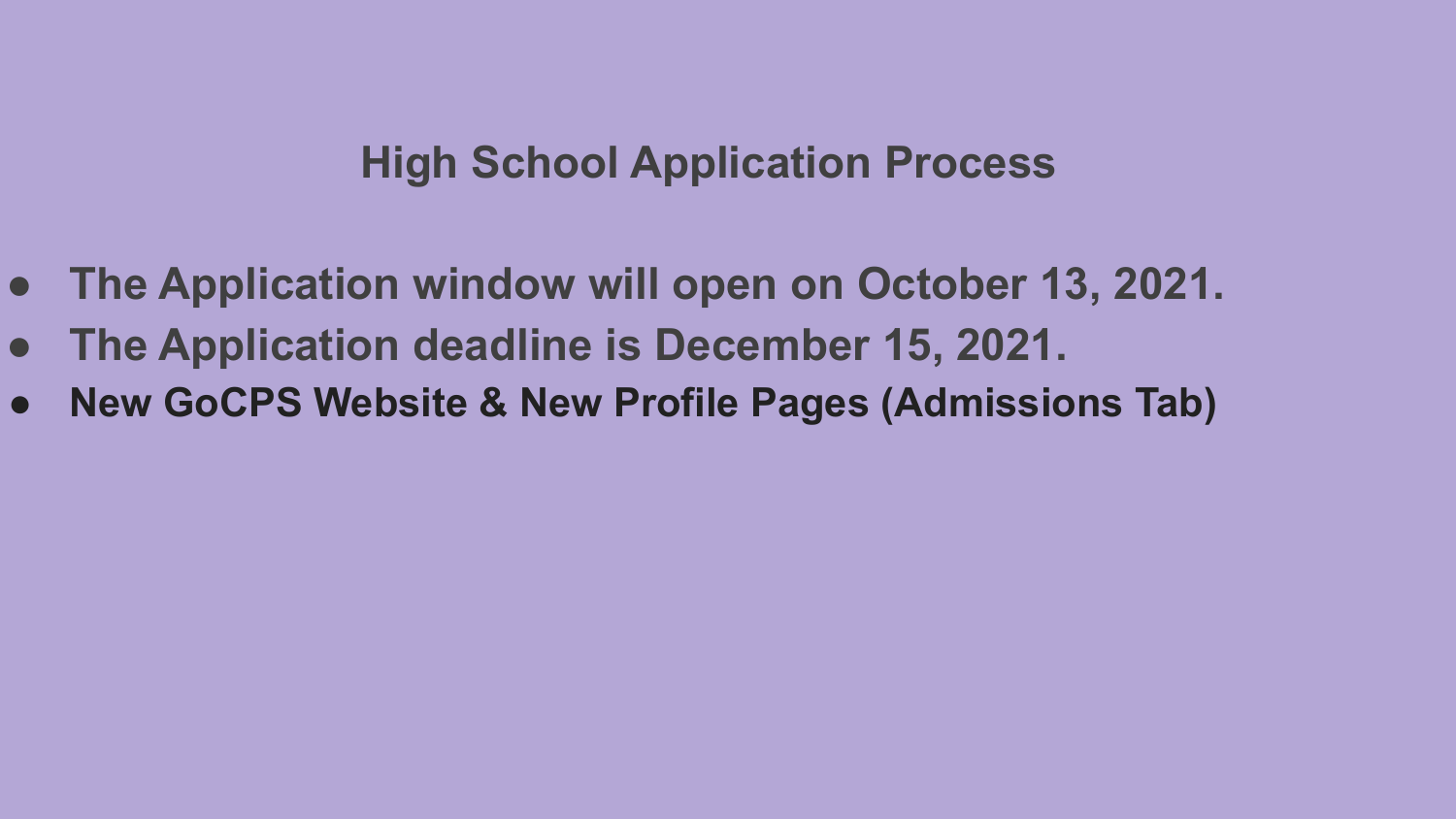#### **High School Application Process**

- **● Most programs no longer have eligibility requirements.**
- **● All High School applicants will now take a CPS High School Admissions Exam on November 9, 2021 at Durkin Park.**
- **● This test will be for programs that used to require NWEA or Selective Enrollment exam scores.**
- **● Students will not be able to re-rank after the application deadline so please research the high schools so that your child can rank the schools they want to attend giving their first choice the priority rank.**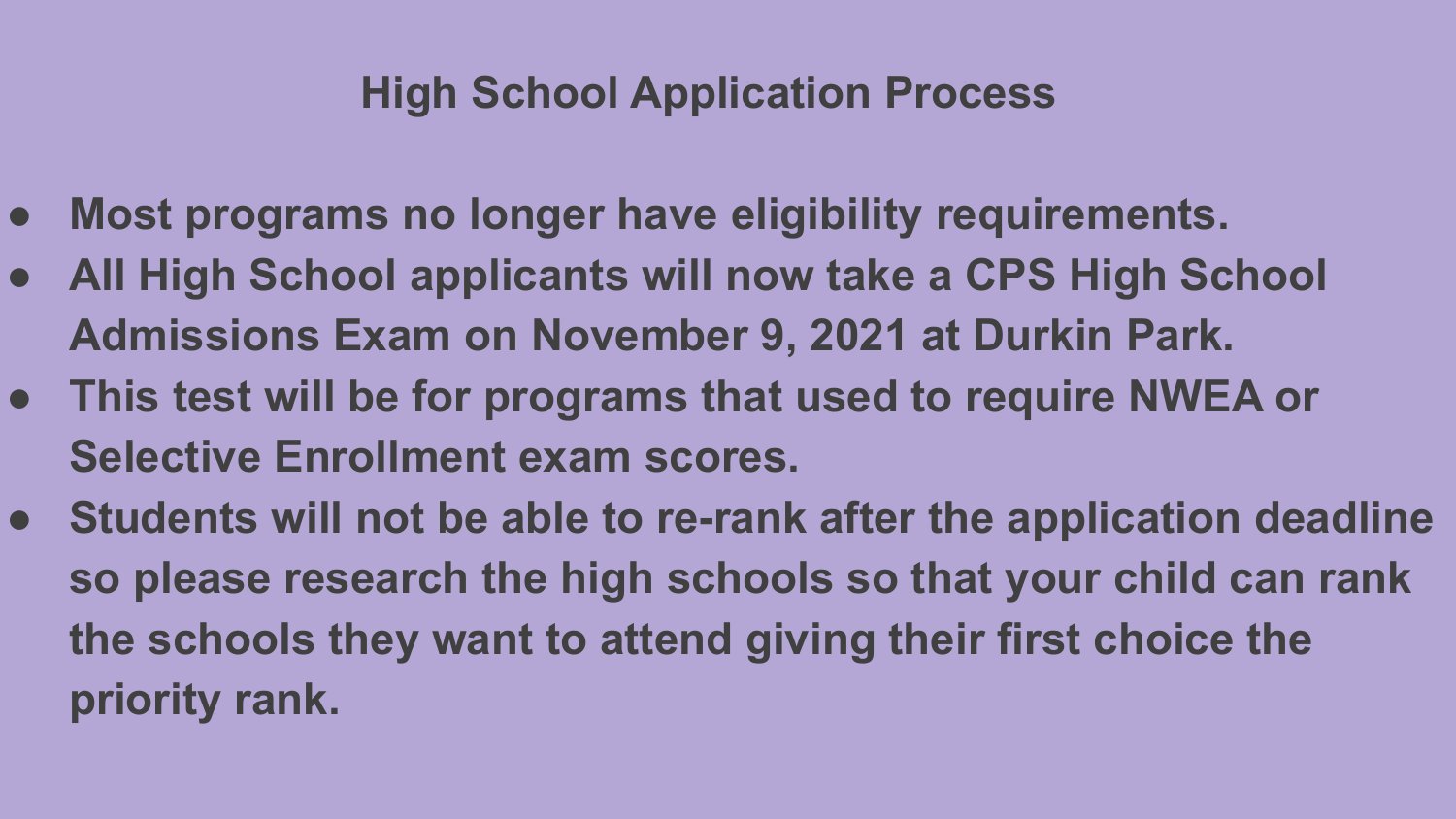- **● Activation codes are no longer required to create a GoCPS account.**
- **● Every student has an "Attendance Area/ Neighborhood" school based on their address.**
- **● In most cases, students can attend their designated neighborhood school without having to submit an application.**
- **● For all other schools, students will have to submit an application if they want to be considered for acceptance.**
- **● There are two types of Programs for High School Choice and Selective Enrollment.**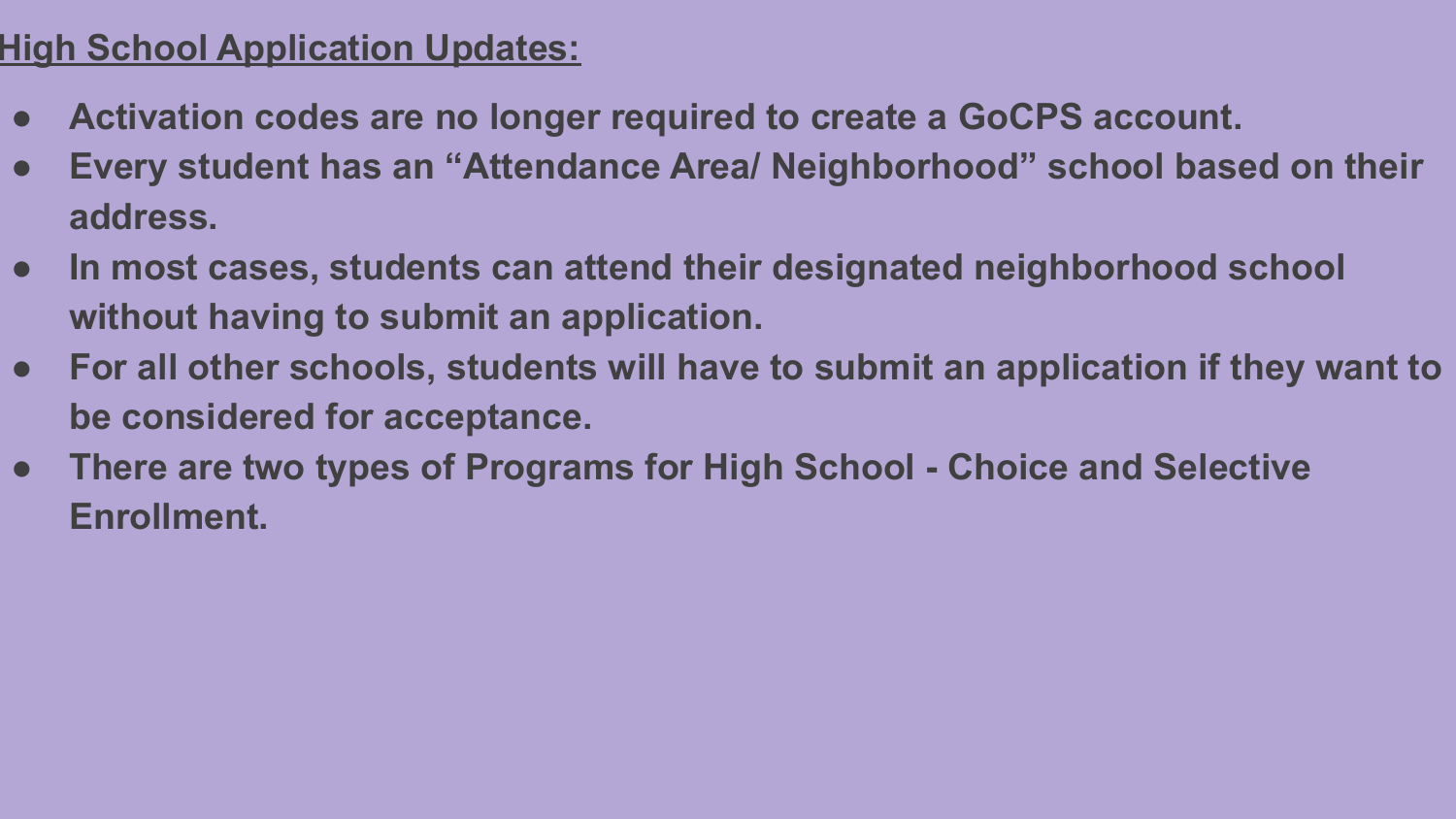#### **CHOICE PROGRAMS are:**

- **● Neighborhood Schools**
- **● Magnet Schools**
- **● CTE Schools**
- **● Military Schools**
- **● International Baccalaureate Schools**
- **● Charter Schools**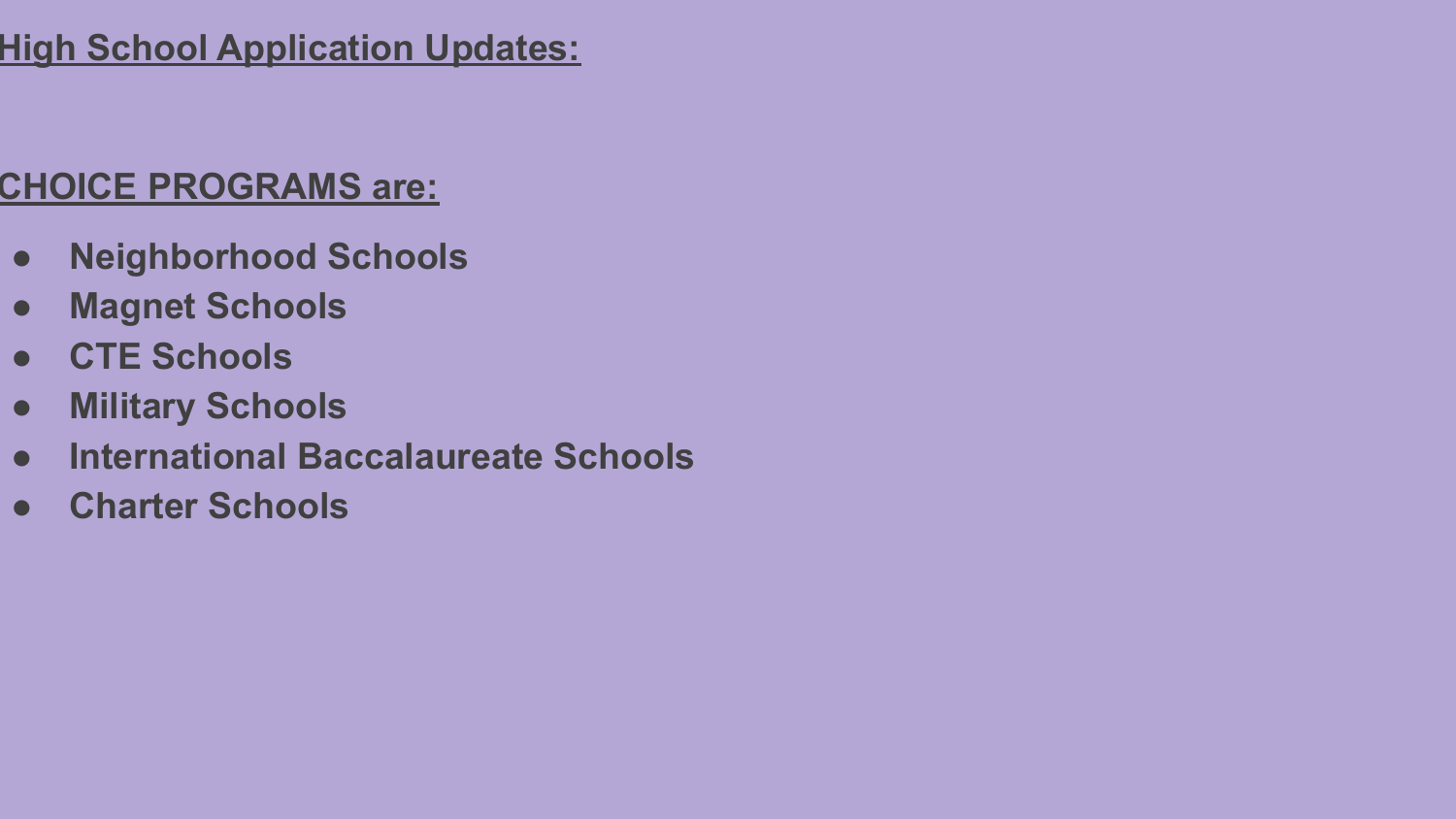#### **SELECTIVE ENROLLMENT PROGRAMS:**

- **● Brooks**
- **Hancock**
- **● Jones**
- **● Lane**
- **● Lindblom**
- **● King**
- **● Northside**
- **● Payton**
- **● South Shore**
- **● Westinghouse**
- **● Whitney Young**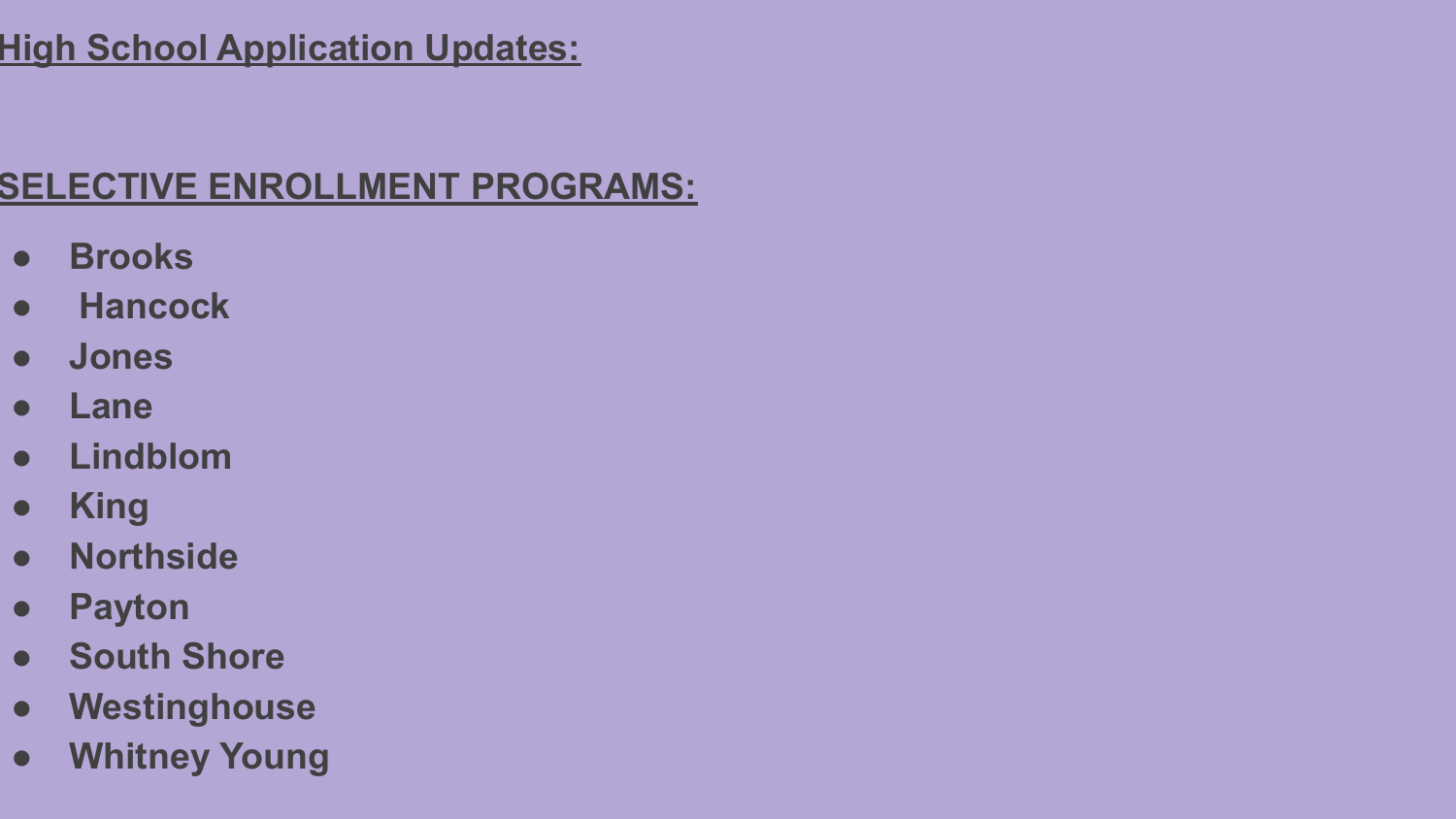- **● Students can select up to 20 Choice Programs and up to 6 Selective Enrollment Programs when they complete their applications.**
- **● Students will have to rank their choices in order of preference.**
- **● Students will receive a single best offer if qualified for Choice programs with available seats.**
- **● Students will receive a single best offer if qualified and seats are available for Selective Enrollment.**
- **● Students can receive offers at: 1. Their Neighborhood School, 2. Choice Program and 3. Selective Enrollment --therefore, some students may receive up to 3 offers.**
- **● Round one offers will be released in the spring.**
- **● The waitlist process will begin after the Accept/ Decline deadline.**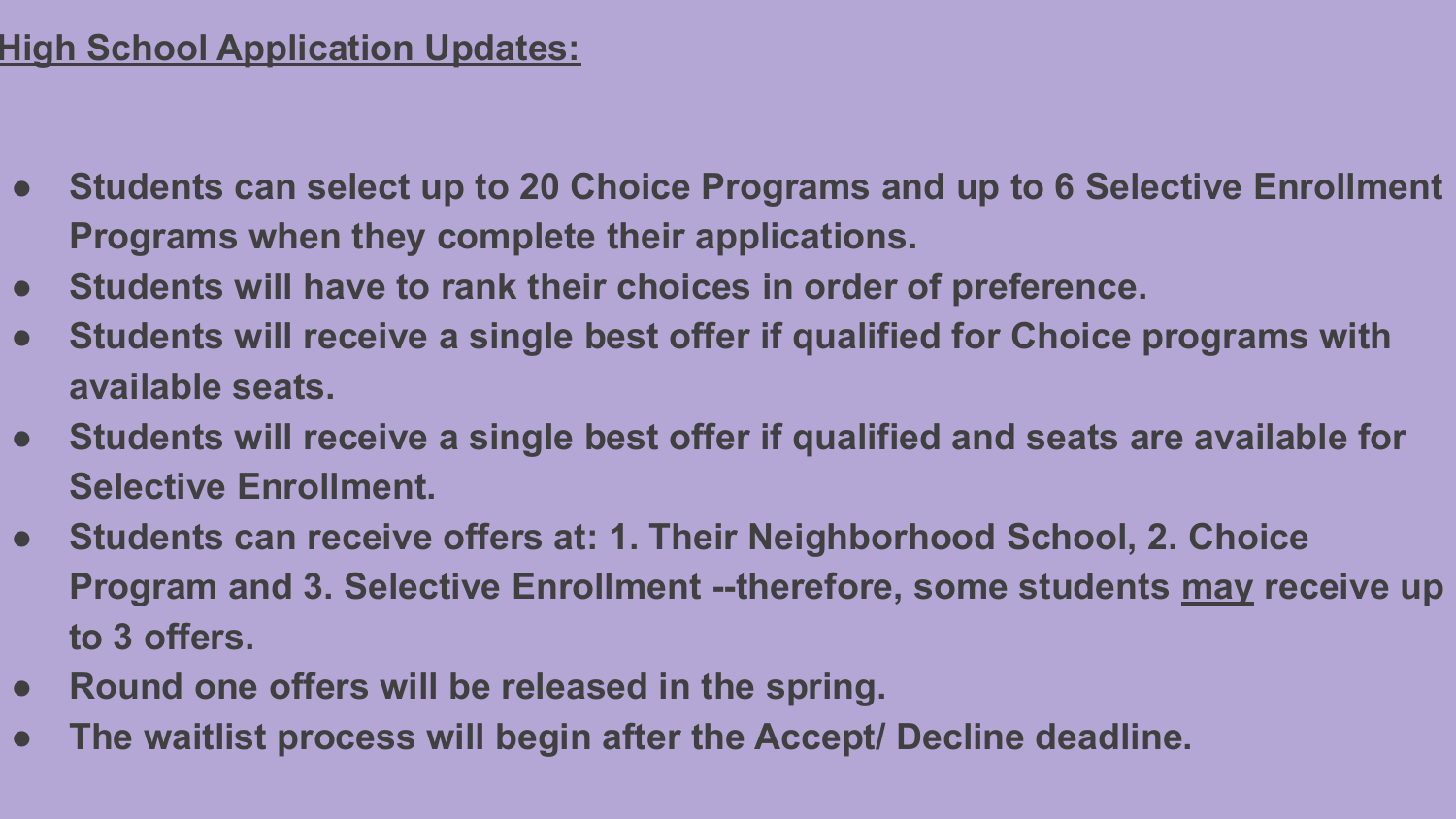- **● For CHOICE programs, the selection process consists of a lottery system or a points system.**
- **● The following are taken into consideration for the Choice Program Selection Process: CPS High School Admissions Exam, Final 7th Grade Grades, Admission Screenings when applicable, Geographical Preference and Essays and Recommendations in some cases.**
- **● The following are taken into consideration for SELECTIVE ENROLLMENT Programs: Points system, Tier System, 7th Grade Grades, and the CPS High School Admissions Exam. \*SELECTIVE ENROLLMENT DOES NOT HAVE WAITLISTS.\***
- **● Families can attend trainings on this process by subscribing to receive updates on the GoCPS webpage.**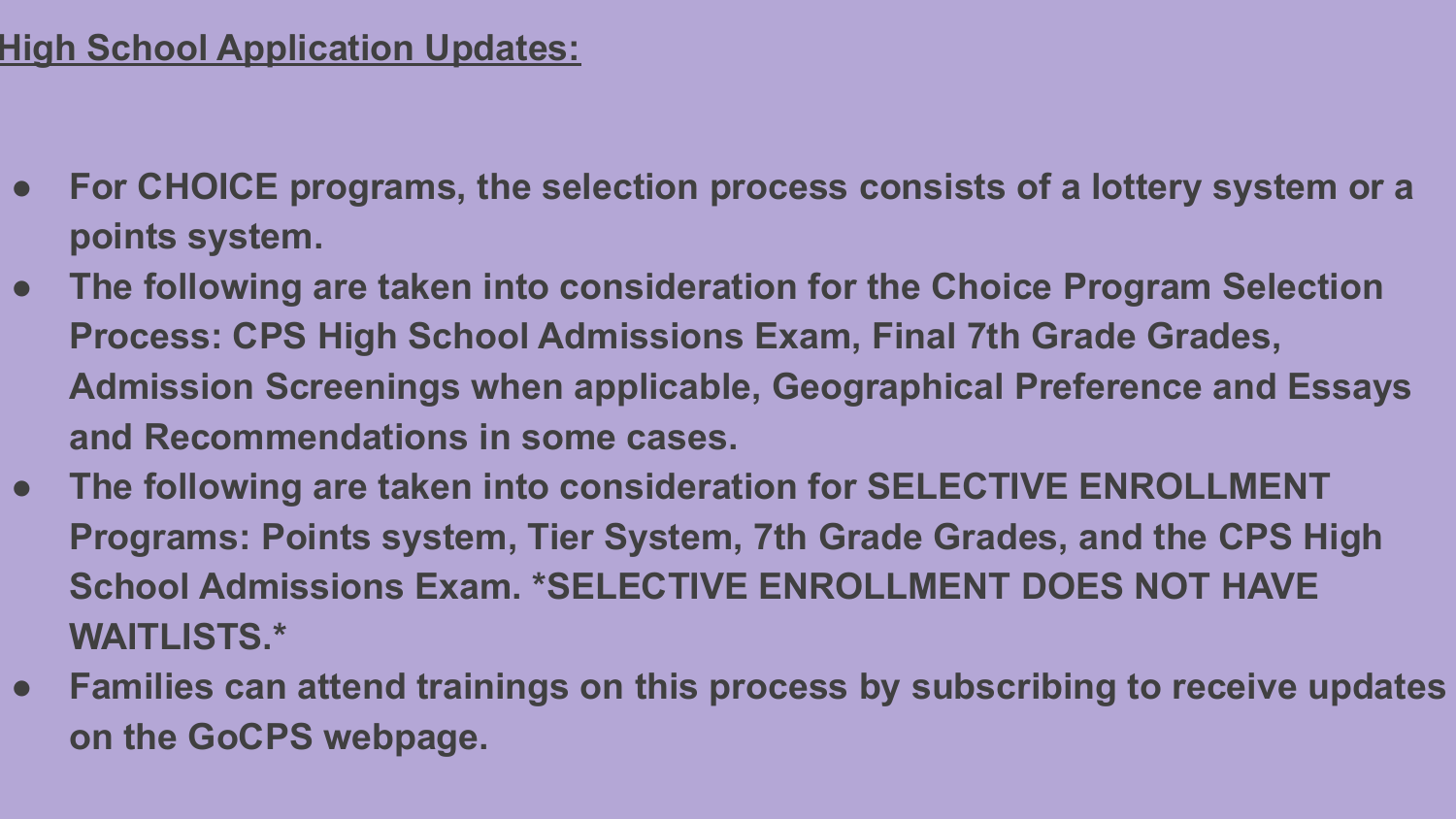#### **Open House Information**

- **● Due to the current COVID situation, schools have the option to conduct Open Houses either virtually or in person.**
- **● Tha calendar of virtual Open Houses can be accessed at the GoCPS website under Dates and Events. On this page, students and families can view the events in order or can search by school or zip code.**
- **● Parents should sign up for the GoCPS Mailing list to receive communications and updates. The website to do so is: go.cps.edu/contact.**